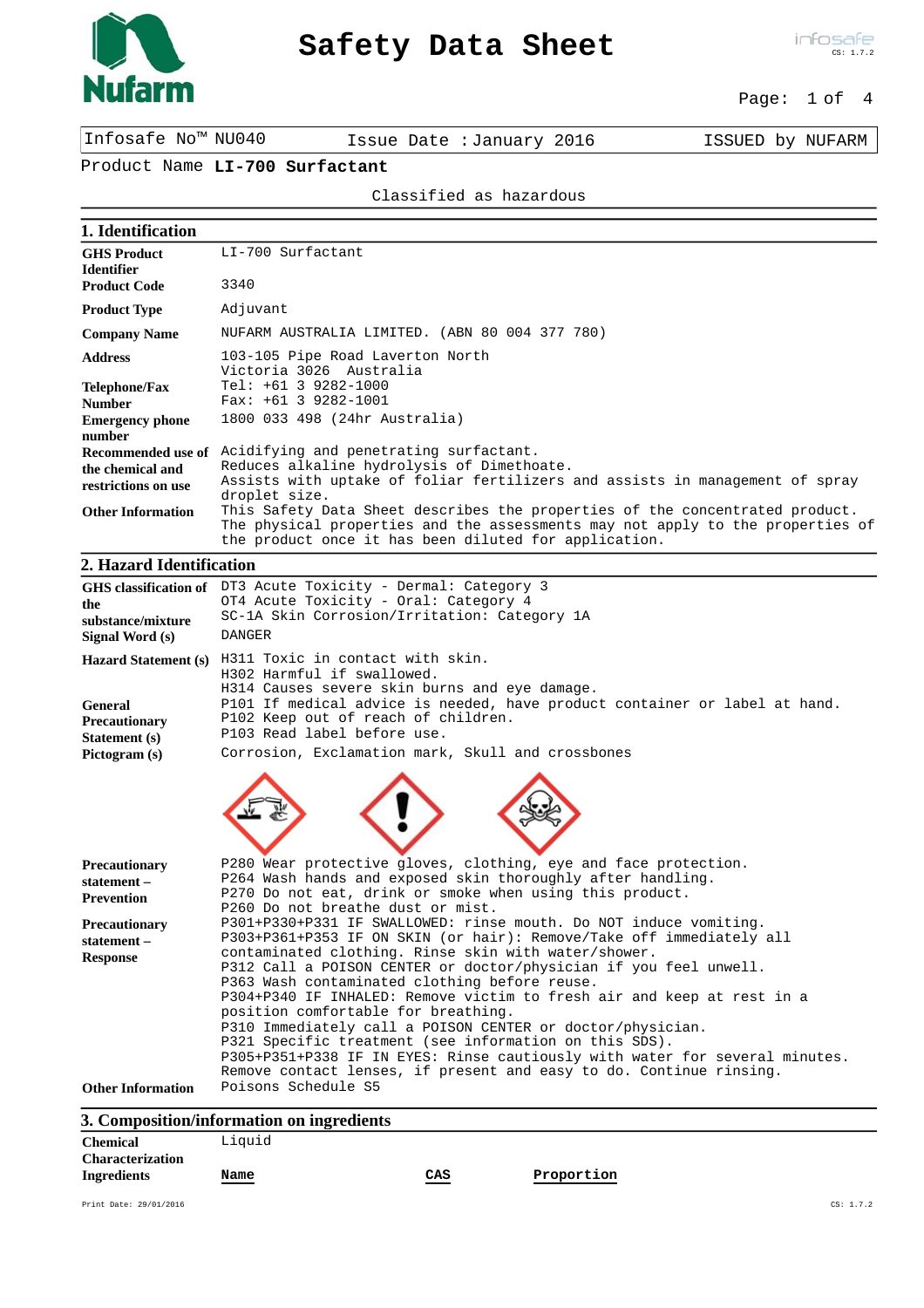

# **Safety Data Sheet**

## Page: 2 of 4

Infosafe No™ NU040 Issue Date :January 2016 ISSUED by NUFARM

# Product Name **LI-700 Surfactant**

|                                                                      | Classified as hazardous                              |                                                 |
|----------------------------------------------------------------------|------------------------------------------------------|-------------------------------------------------|
| Soyal Phospholipids<br>Propionic acid<br>Nonyl phenol<br>ethoxylates | $8002 - 43 - 5$<br>$79 - 09 - 4$<br>$26027 - 38 - 3$ | $350 \, \text{g/L}$<br>350 $q/L$<br>$10 - 30$ % |

#### **4. First-aid measures**

| <b>Inhalation</b>           | Remove affected person to fresh air until recovered. If symptoms develop or<br>persist, seek medical advice.                                             |
|-----------------------------|----------------------------------------------------------------------------------------------------------------------------------------------------------|
| <b>Ingestion</b>            | Rinse mouth and then drink plenty of water.                                                                                                              |
|                             | If swallowed do NOT induce vomiting; seek medical advice immediately and<br>show this container or label or contact the Poisons Information Centre on 13 |
|                             | 11 26 (Aust). Make every effort to prevent vomit from entering the lungs by                                                                              |
|                             | careful placement of the patient.                                                                                                                        |
| <b>Skin</b>                 | Wash affected areas thoroughly with soap and water.                                                                                                      |
|                             | Remove contaminated clothing and launder before re-use.                                                                                                  |
|                             | If irritation persists, seek medical advice.                                                                                                             |
| Eve contact                 | If in eyes, hold eyelids open and wash with copious amounts of water for at                                                                              |
|                             | least 15 minutes.                                                                                                                                        |
|                             | Seek medical advice immediately.                                                                                                                         |
| <b>First Aid Facilities</b> | If poisoning occurs, contact a doctor or the Poisons Information Centre                                                                                  |
|                             | (Australia) on 13 11 26.                                                                                                                                 |
| <b>Advice to Doctor</b>     | Treat symptomatically.                                                                                                                                   |
|                             | If vomiting has occurred, vomitus may have been aspirated into the lungs                                                                                 |
|                             | which may result in lung damage.                                                                                                                         |

# **5. Fire-fighting measures**

| <b>Suitable</b>           | Choose extinguishing media to suit the burning material.                    |
|---------------------------|-----------------------------------------------------------------------------|
| extinguishing media       |                                                                             |
| Hazards from              | Non-combustible.                                                            |
| <b>Combustion</b>         | If involved in a fire, the dehydrated components may emit oxides of carbon, |
| <b>Products</b>           | oxides of nitrogen and minor quantities of phosphorous oxides.              |
| <b>Special Protective</b> | Breathable air apparatus should be worn when fighting a fire in which this  |
| <b>Equipment for fire</b> | product is involved.                                                        |
| fighters                  |                                                                             |
| <b>Specific hazards</b>   | Considered low risk due to water content, however upon evaporation of water |
| arising from the          | the product is combustible.                                                 |
| chemical                  |                                                                             |
| <b>Other Information</b>  | STOP FIRE WATER FROM ENTERING DRAINS OR WATER BODIES.                       |

#### **6. Accidental release measures**

| Spills & Disposal                          | Contain spill and absorb with clay, sand, soil or proprietary absorbent (such<br>as vermiculite).<br>Collect spilled material and waste in sealable open-top type containers for<br>disposal. |
|--------------------------------------------|-----------------------------------------------------------------------------------------------------------------------------------------------------------------------------------------------|
| <b>Personal Protection</b>                 | For appropriate personal protective equipment (PPE), refer Section 8.                                                                                                                         |
| <b>Environmental</b><br><b>Precautions</b> | Prevent from entering drains, waterways or sewers.                                                                                                                                            |

#### **7. Handling and storage**

| any<br>formation of crystals on the bottom of the container. If crystallisation does<br><i>incompatabilities</i><br>occur, store the container on its side at room temperature and rock<br>occassionally until crystals re-dissolve. |
|--------------------------------------------------------------------------------------------------------------------------------------------------------------------------------------------------------------------------------------|
|--------------------------------------------------------------------------------------------------------------------------------------------------------------------------------------------------------------------------------------|

# **8. Exposure controls/personal protection**

| Occupational         | No exposure standard for this product has been set, however, an exposure    |
|----------------------|-----------------------------------------------------------------------------|
|                      | exposure limit values standard has been set for propionic acid at 30 mg/m3. |
| Appropriate          | Handle in well ventilated areas, generally natural ventilation is adequate. |
| engineering controls |                                                                             |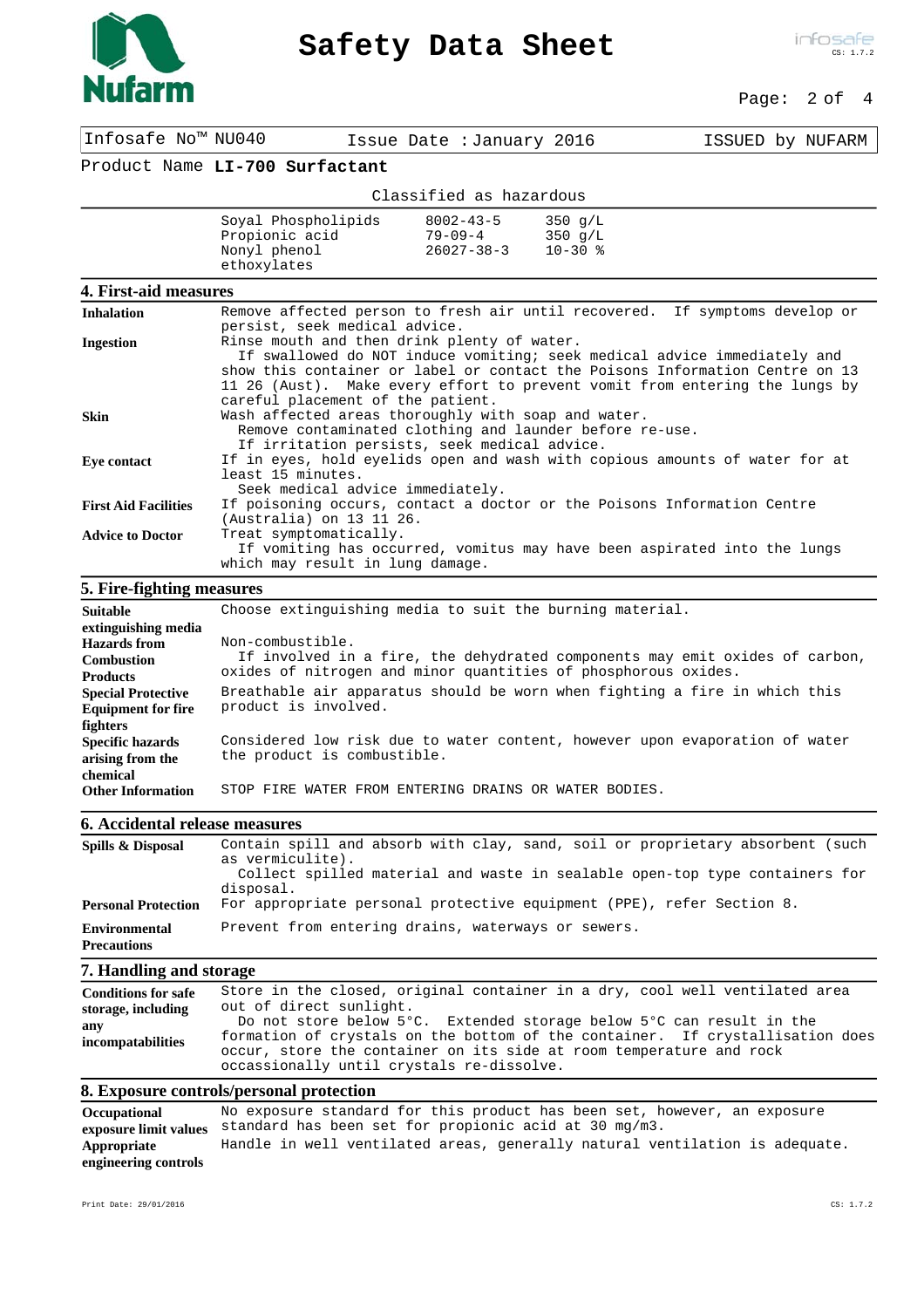

# **Safety Data Sheet**

## Page: 3 of 4

| Infosafe No™ NU040                                                  |                                                                                                                                                                                          | Issue Date : January 2016                                                                                                                                                                                                                                                               | ISSUED by NUFARM |
|---------------------------------------------------------------------|------------------------------------------------------------------------------------------------------------------------------------------------------------------------------------------|-----------------------------------------------------------------------------------------------------------------------------------------------------------------------------------------------------------------------------------------------------------------------------------------|------------------|
|                                                                     | Product Name LI-700 Surfactant                                                                                                                                                           |                                                                                                                                                                                                                                                                                         |                  |
|                                                                     |                                                                                                                                                                                          | Classified as hazardous                                                                                                                                                                                                                                                                 |                  |
| <b>Personal Protective</b><br>Equipment                             |                                                                                                                                                                                          | It is good practice to wear suitable personal protective equipment (PPE).<br>When opening the container, preparing spray and using the prepared spray<br>wear cotton overalls buttoned to the neck and wrist and a washable hat,<br>elbow-length PVC gloves and face shield or goggles. |                  |
| <b>Hygiene Measures</b>                                             | After use and before eating, drinking or smoking, wash hands, arms and face<br>thoroughly with soap and water.<br>After each day's use, wash contaminated clothing and safety equipment. |                                                                                                                                                                                                                                                                                         |                  |
| <b>Requirements</b><br><b>Concerning Special</b><br><b>Training</b> | Check State or Territory regulations that require people who use pesticides in<br>their job or business to have training in the application of the materials.                            |                                                                                                                                                                                                                                                                                         |                  |
|                                                                     | 9. Physical and chemical properties                                                                                                                                                      |                                                                                                                                                                                                                                                                                         |                  |
| Form                                                                | Liquid                                                                                                                                                                                   |                                                                                                                                                                                                                                                                                         |                  |
| Appearance                                                          | Dark brown liquid                                                                                                                                                                        |                                                                                                                                                                                                                                                                                         |                  |
| Odour                                                               | Pungent, vinegar-like odour                                                                                                                                                              |                                                                                                                                                                                                                                                                                         |                  |
| <b>Solubility in Water</b>                                          | Disperses in water.                                                                                                                                                                      |                                                                                                                                                                                                                                                                                         |                  |
| <b>Specific Gravity</b>                                             | 1.027                                                                                                                                                                                    |                                                                                                                                                                                                                                                                                         |                  |
| pH                                                                  | $3.6$ (1% solution)                                                                                                                                                                      |                                                                                                                                                                                                                                                                                         |                  |

| pH                                               | 3.6 (1% SOIUTION)                  |
|--------------------------------------------------|------------------------------------|
| <b>Vapour Pressure</b>                           | 0.5 kPa @ 25°C (propionic acid)    |
| <b>Partition Coefficient:</b><br>n-octanol/water | Kow Log P is 0.25 (propionic acid) |
| <b>Flash Point</b>                               | $>120°C$ (closd cup)               |
| <b>Flammability</b>                              | Non combustible material.          |
| <b>Other Information</b>                         | pKa is 4.87 (propionic acid)       |

# **10. Stability and reactivity**

| <b>Chemical Stability</b>               | Stable under normal conditions.           |
|-----------------------------------------|-------------------------------------------|
| <b>Incompatible</b><br><b>Materials</b> | Avoid contact with alkaline materials.    |
| <b>Hazardous</b><br>Polymerization      | Hazardous polymerisation is not possible. |

## **11. Toxicological Information**

|                                                        | Acute Toxicity - Oral LD50 (rat) >5000 mg/kg for for a similar formulation                                                                                                                                                                    |
|--------------------------------------------------------|-----------------------------------------------------------------------------------------------------------------------------------------------------------------------------------------------------------------------------------------------|
| <b>Acute Toxicity -</b><br><b>Dermal</b>               | LD50 (rabbit) $>5000$ mg/kg for a similar formulation                                                                                                                                                                                         |
| <b>Acute Toxicity -</b>                                | LC50 (rat) (4hr) >6.04 mg/l for a similar formulation                                                                                                                                                                                         |
| <b>Inhalation</b>                                      |                                                                                                                                                                                                                                               |
| Ingestion                                              | Prolonged contact with the concentrate may cause irritation or burns to the<br>mucous membranes.                                                                                                                                              |
| <b>Inhalation</b>                                      | Inhalation of vapours or mists of this material will result in irritation of<br>the nose, throat and lungs. Symptoms may include nasal irritation, sore<br>throat, coughing, hoarseness and, in extreme exposures, breathing<br>difficulties. |
| Skin                                                   | Will irritate the skin.                                                                                                                                                                                                                       |
| Eve                                                    | The concentrate will cause severe irritation and possible damage unless washed<br>off immediately.                                                                                                                                            |
| <b>Skin Sensitisation</b>                              | Product is not a skin sensitiser.                                                                                                                                                                                                             |
| <b>Chronic Effects</b>                                 | No information available, no chronic effects expected.                                                                                                                                                                                        |
| <b>Serious eve</b><br>damage/irritation<br><b>Skin</b> | LI 700 is a severe eye irritant.<br>Severe irritant                                                                                                                                                                                           |
| corrosion/irritation                                   |                                                                                                                                                                                                                                               |